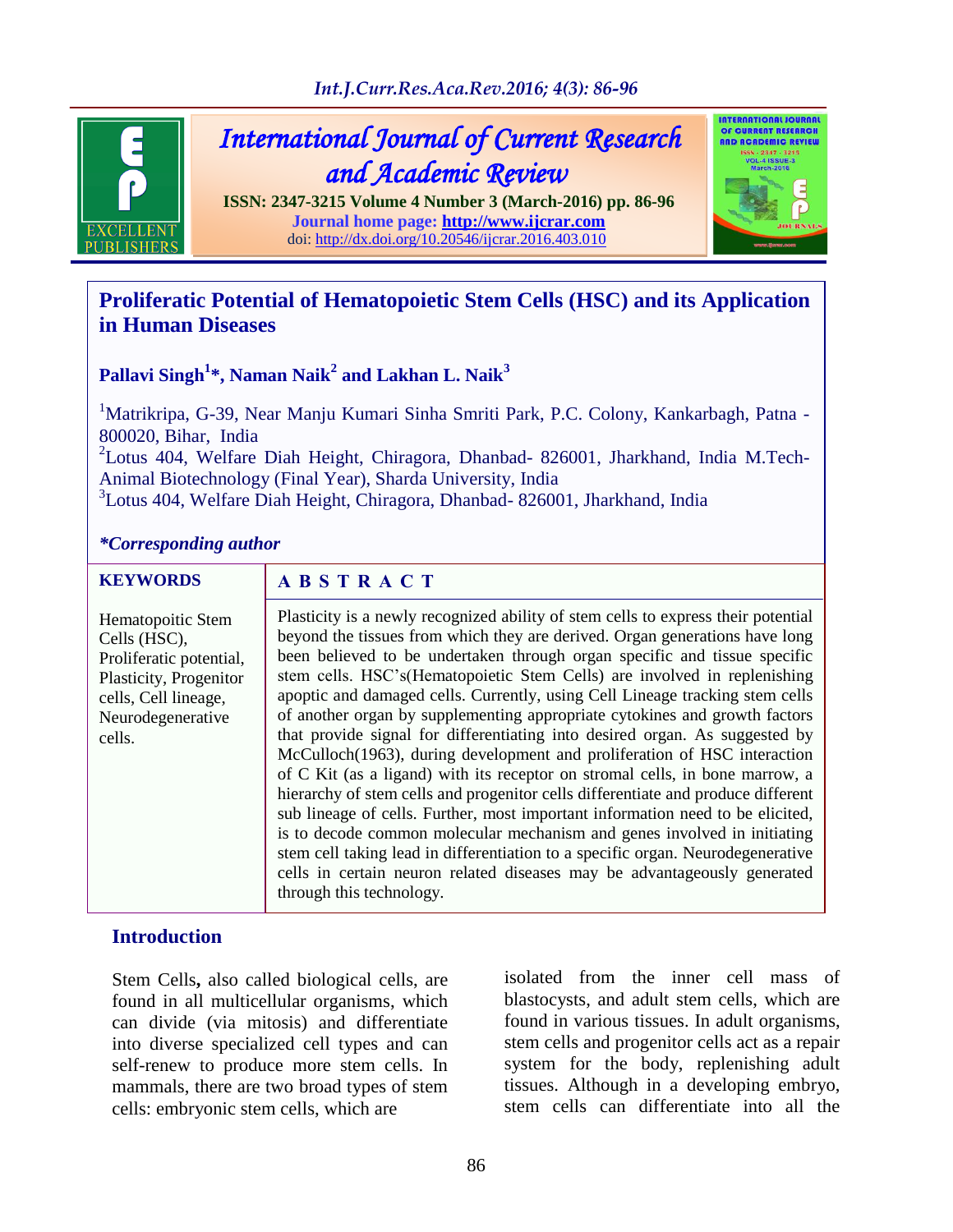specialized cells (called pluripotent cells), yet they also maintain the normal turnover of regenerative organs, such as blood, skin, or intestinal tissues. The classical definition of a stem cell requires that it possess two properties, viz.

*Self-renewal:* The ability to go through numerous of cell divisions while maintaining the undifferentiated state.

*Potency:* The capacity to differentiate into specialized cell types. In the strictest sense, this requires stem cells to be either unipotent or pluripotent, so as to be able to give rise to any mature cell type, although multipotent or unipotent progenitor cells are sometimes referred to as 'stem cells'. Apart from this, it is said that stem cell function is regulated in a feedback mechanism.

# **Self-renewal**

There are two known mechanisms to ensure that a stem cell population is maintained. These are:

**Obligatory asymmetric replication**: A stem cell divides into one 'Father Cell' that is identical to the original stem cell, and another 'Daughter cell that is differentiated.

**Stochastic differentiation**: When one stem cell develops into two differentiated daughter cells, another stem cell undergoes mitosis and produces two stem cells identical to the original.

# **Potency**

*Potency* specifies the differentiation potential (the potential to differentiate into different cell types) of the stem cell.

Totipotent (omnipotent) stem cells can differentiate into embryonic and extra embryonic and extra embryonic cell types. Such cells can construct a complete, viable organism. These cells are produced from the fusion of an egg and sperm cell. Cells produced by the first few divisions of the fertilized egg are also totipotent.

Pluripotent stem cells are the descendants to totipotent cells and can differentiate into nearly all cells, i.e. cells derived from any of the three germ layers.

Multipotent stem cells can differentiate into a number of cells, as for only those of a closely related family of cells.

Oligopotent stem cells can differentiate into only a few cells, such as lymphoid or myeloid stem cells.

Unipotent cells can produce only one cell type - their own, but have the property of self-renewal, which distinguishes them from non-stem cells (e.g., muscle stem cells).

Stem cell systems, thus, represent an effective and powerful approach for tissue development and regeneration of diverse tissue types. Common and defining features of these exceptional cells are the capacity for self-renewal and the potential for differentiation into multiple mature cell types. Recently, some new, surprising observations have indicated that stem cells isolated from one adult tissue can also give rise to mature cells of other cell lineages, irrespective of classical germ layer designations. This finding has taken quantum jump in both scientific knowledge and the potential applications of stem cells. Thus, the new findings contradict central dogmas of commitment and differentiation of stem and progenitor cells. Not withstanding this, the true potential of somatic stem cells is just emerging and accordingly the new findings have to be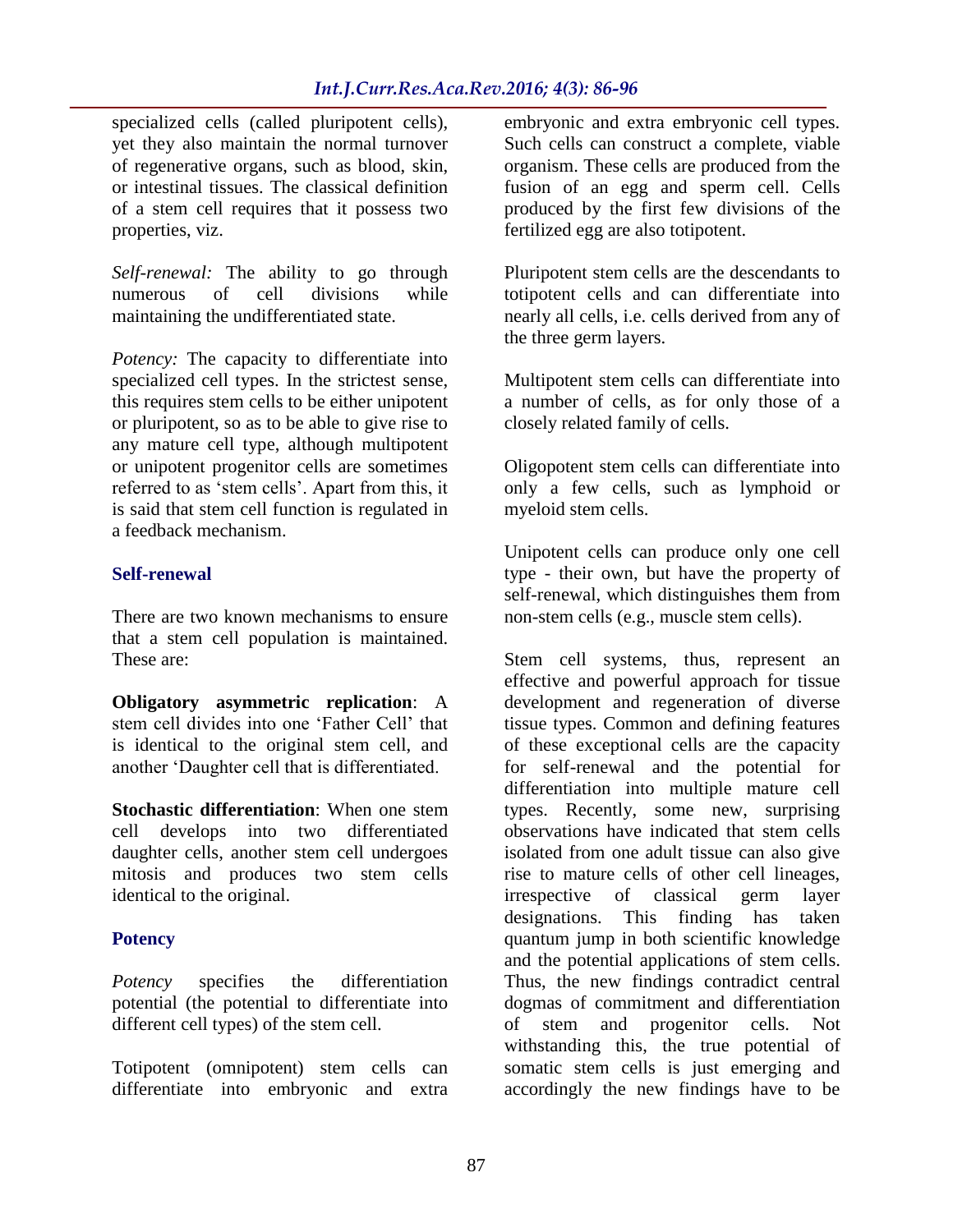defined more fully and integrated into a unifying model of stem cell potential and behavior. As such, the emerging lines of evidence of the developmental plasticity of hematopoietic and other somatic stem cells can be potentially involved in treating many human diseases.

With more than 50 years of experience of studying blood-forming stem cells - called hematopoietic stem cells, scientists have developed sufficient understanding to actually use them as a therapy. Currently, no other type of stem cell - adult, fetal or embryonic, has attained such status. Hematopoietic stem cells (HSCs) are the blood cells that give rise to all other blood cells and are derived from mesoderm. They are located in the red bone marrow, which are contained in the core of most bones. They give rise to the myeloid (monocytes and macrophages, neutrophils, basophils, eosinophils, erythrocytes, megakaryocytes/platelets, dendritic cells), and lymphoid lineages (T-cells, B-cells, NK cells). Hematopoietic stem cell transplants are now being routinely used to treat patients with cancers and other disorders of the blood and immune systems. Recently, researchers have observed in animal studies that hematopoietic stem cells appear to be able to form other kinds of cells, such as muscle, blood vessels, and bone. If this can be applied to human cells, it may eventually be possible to use hematopoietic stem cells to replace a wider array of cells and tissues than once was believed not possible.

Despite the vast experience with hematopoietic stem cells, scientists are still facing major roadblocks in expanding their use beyond the replacement of blood and immune cells. First, hematopoietic stem cells are unable to proliferate (replicate themselves) and differentiate (become specialized to other cell types) *in vitro* (in

the test tube or culture dish). Second, scientists do not yet have an accurate method to distinguish stem cells from other cells recovered from the blood or bone marrow. Therefore, it will be only prudent that until scientists overcome these technical barriers, it would be unlikely that hematopoietic stem cells will be applied as cell replacement therapy in diseases such as Diabetes, Parkinson's Disease, spinal cord injury, and many others. Since blood cells are responsible for constant maintenance and immune protection of every cell type of the body, their relentless and brutal work requires that blood cells, along with skin cells, must have the greatest powers of selfrenewal of any adult tissue.

Blood and immune cell forming stem cells are known as hematopoietic stem cells (HSCs) and they are ultimately responsible for the constant renewal of blood which is responsible for the production of billions of new blood cells each day. Physicians and basic researchers have known and capitalized on this fact for more than 50 years in treating many diseases. The first evidence and definition of blood-forming stem cells came from studies of people exposed to lethal doses of radiation in 1945. Taking a cue from this, basic research soon followed. After duplicating radiation sickness in mice, scientists found they could rescue the mice from death with bone marrow transplants from healthy donor animals. In the early 1960s, Till and McCulloch began analyzing the bone marrow to find out which components were responsible for regenerating blood. They defined what the two hallmarks of an HSC remain: it can renew itself, and it can produce cells that give rise to all the different types of blood cells. This is shown in Fig I which depicts the sources of HSCs.

Sources of Hematopoietic Stem Cells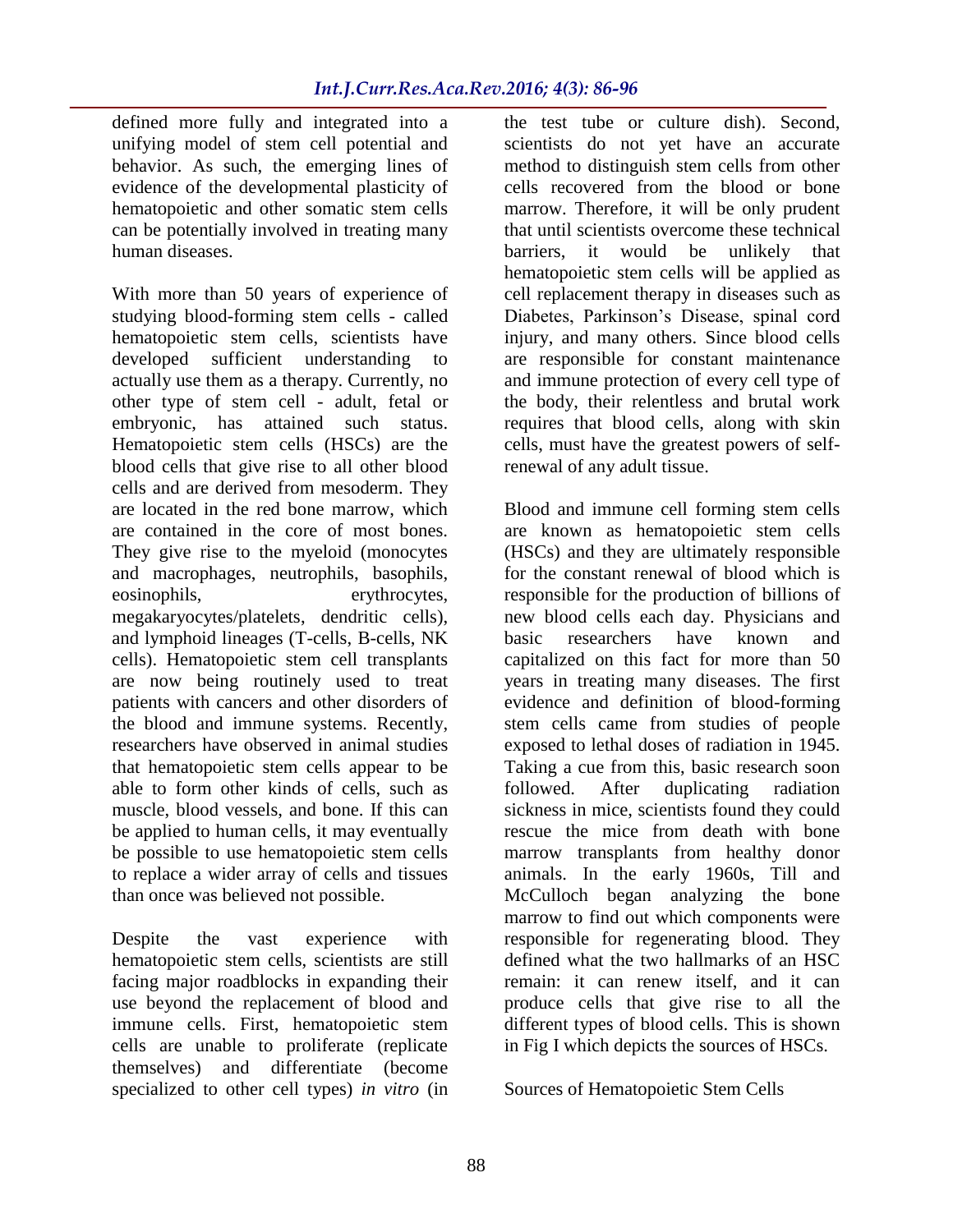- 1. Bone Marrow
- 2. Peripheral Blood
- 3. Umbilical Cord Blood
- 4. Fetal Hematopoietic System
- 5. Embryonic Stem Cells and Embryonic Germ Cells

HSC in the bone marrow has four actions in its repertoire: 1) it can renew itself, 2) it can differentiate, 3) it can mobilize out of the bone marrow into circulation (or the reverse), or 4) it can undergo programmed

cell death, or apoptosis. Understanding the how, when, where, which, and why of this simple repertoire will allow researchers to manipulate and use for tissue and organ repair is still not very clear and in-depth research on this aspect needs to be carried out.

Clinical Uses of Hematopoietic Stem Cells using cord blood stem cells are described in Table-1 below:

# **Table.1** Depicts the Diseases that can be Cured by Haematopoietic Stem Cells

| Myelodysplastic Syndromes are also called pre-leukemia Leukemia is a cancer of the blood immune system, where |
|---------------------------------------------------------------------------------------------------------------|
| the cells are called leukocytes or white                                                                      |
|                                                                                                               |
| 1. Acute Lymphoblastic Leukemia (ALL)                                                                         |
| 2. Acute Myelogenous Leukemia (AML)                                                                           |
| 3. Acute Biphenotypic Leukemia                                                                                |
| 4. Acute Undifferentiated Leukemia                                                                            |
| 5. Chronic Lymphocytic Leukemia (CLL)                                                                         |
| 6. Chronic Myelogenous Leukemia (CML)                                                                         |
| 7. Juvenile Chronic Myelogenous Leukemia (JCML)                                                               |
| 8. Juvenile Myelomonocytic Leukemia (JMML)                                                                    |
|                                                                                                               |
| 1. Refractory Anemia                                                                                          |
| 2. Refractory Anemia with Ringed Sideroblasts                                                                 |
| 3. Refractory Anemia with Excess Blasts                                                                       |
| 4. Refractory Anemia with Excess Blasts in Transformation                                                     |
| 5. Chronic Myelomonocytic Leukemia                                                                            |
|                                                                                                               |
| Lymphoma is a cancer of the leukocytes that circulate in the blood and lymph vessels                          |
| 1. Hodgkin's Lymphoma                                                                                         |
| 2. Non-Hodgkin's Lymphoma                                                                                     |
|                                                                                                               |
| Other Disorders of Blood Cell Proliferation                                                                   |
| 1. Anemias                                                                                                    |
| 2. Aplastic Anemia                                                                                            |
| 3. Fanconi Anemia                                                                                             |
| 4. Congenital Dyserythropoietic Anemia                                                                        |
| 5. Paroxysmal Nocturnal Hemoglobinuria                                                                        |
| 6. Inherited Red Cell Abnormalities                                                                           |
| 7. Sickle Cell Disease                                                                                        |
| 8. Beta Thalassemia Major                                                                                     |
| 9. Diamond-Blackfan Anemia                                                                                    |
| 10. Pure Red Cell Aplasia                                                                                     |
| 11. Inherited Platelet Abnormalities                                                                          |
| 12. Amegakaryocytosis / Congenital Thrombocytopenia                                                           |
| 13. Glanzmann Thrombasthenia                                                                                  |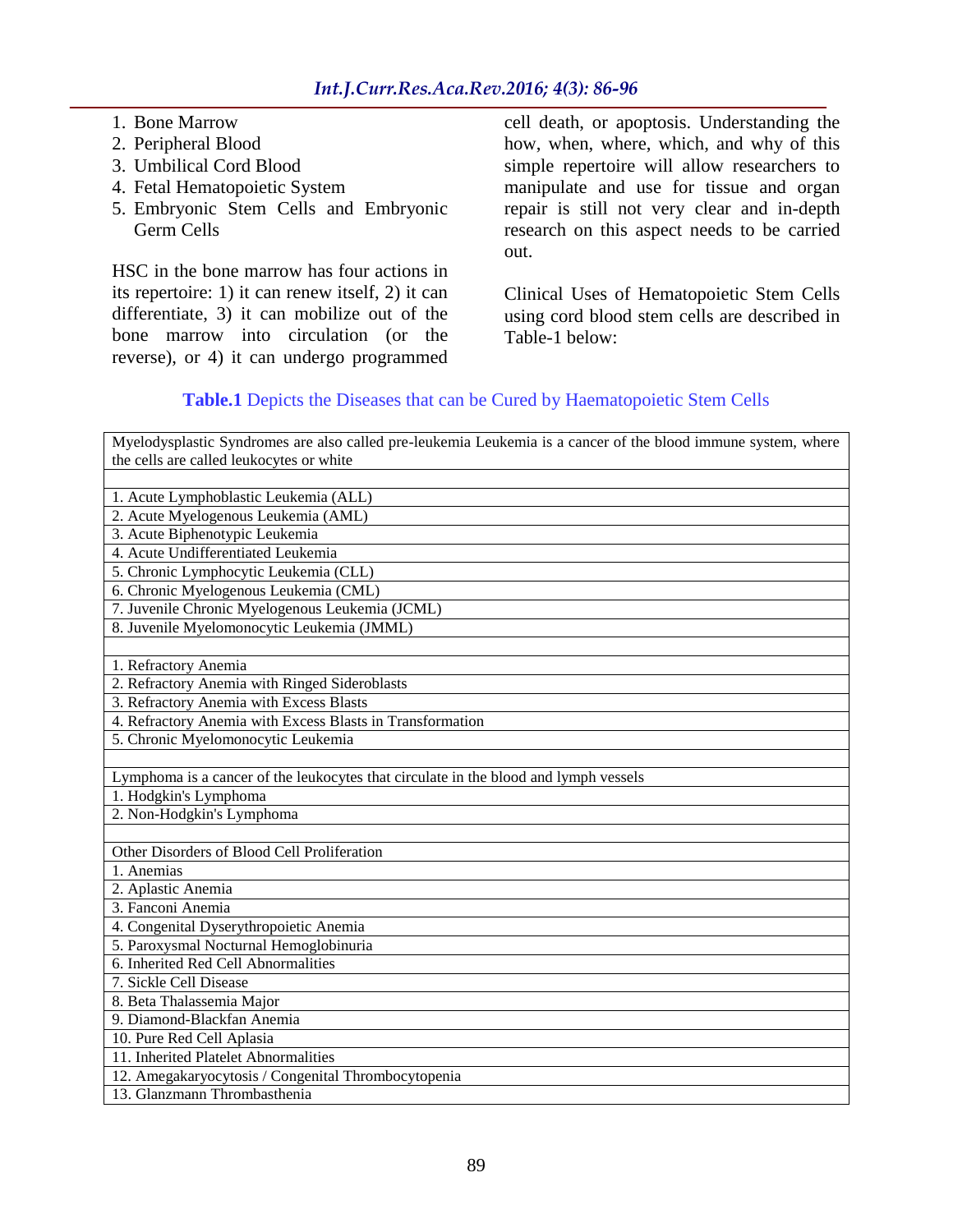| 14. Inherited Immune System Disorders                                          |
|--------------------------------------------------------------------------------|
| 15. SCID with Adenosine Deaminase Deficiency                                   |
| 16. SCID with Adenosine Deaminase Deficiency                                   |
| 17. SCID which is X-linked                                                     |
| 18. SCID with absence of T & B Cells                                           |
| 19. SCID with absence of T Cells, Normal B Cells                               |
| 20. Omenn Syndrome                                                             |
| 21. Inherited Immune System Disorders: Neutropenias                            |
| 22. Infantile Genetic Agranulocytosis                                          |
| 23. Myelokathexis                                                              |
| 24. Inherited Immune System Disorders: Other                                   |
| 25. Ataxia-Telangiectasia                                                      |
|                                                                                |
| 26. Bare Lymphocyte Syndrome                                                   |
| 27. Common Variable Immunodeficiency                                           |
| 28. DiGeorge Syndrome                                                          |
| 29. Hemophagocytic Lymphohistiocytosis                                         |
| 30. Leukocyte Adhesion Deficiency                                              |
| 31. Lymphoproliferative Disorders                                              |
| 32. Lymphoproliferative Disorder, X-linked                                     |
| 33. Wiskott-Aldrich Syndrome                                                   |
| 34. Myeloproliferative Disorders                                               |
| 35. Acute Myelofibrosis                                                        |
| 36. Agnogenic Myeloid Metaplasia                                               |
| 37. Polycythemia Vera                                                          |
| 38. Essential Thrombocythemia                                                  |
| 39. Phagocyte Disorders                                                        |
| 40. Chediak-Higashi Syndrome                                                   |
| 41. Chronic Granulomatous Disease                                              |
| 42. Neutrophil Actin Deficiency                                                |
| 43. Reticular Dysgenesis                                                       |
| 44. Bone Marrow Cancers                                                        |
| 45. Multiple Myeloma                                                           |
| 46. Plasma Cell Leukemia                                                       |
| 47. Waldenstrom's Macroglobulinemia                                            |
|                                                                                |
| Transplants for Inherited Disorders of the Immune System & Other Organs        |
| 1. Cartilage-Hair Hypoplasia                                                   |
| 2. Erythropoietic Porphyria                                                    |
| 3. Hermansky-Pudlak Syndrome                                                   |
| 4. Pearson's Syndrome                                                          |
| 5. Shwachman-Diamond Syndrome                                                  |
| 6. Systemic Mastocytosis                                                       |
|                                                                                |
| Transplants for Inherited Metabolic Disorders                                  |
|                                                                                |
| 1. Mucopolysaccharidosis (MPS) Storage Diseases<br>2. Hurler Syndrome (MPS-IH) |
|                                                                                |
| 3. Scheie Syndrome (MPS-IS)                                                    |
| 4. Hunter Syndrome (MPS-II)                                                    |
| 5. Sanfilippo Syndrome (MPS-III)                                               |
| 6. Morquio Syndrome (MPS-IV)                                                   |
| 7. Maroteaux-Lamy Syndrome (MPS-VI)                                            |
| 8. Sly Syndrome (MPS-VII) (beta-glucuronidase deficiency)                      |
| 9. Mucolipidosis II (I-cell Disease)                                           |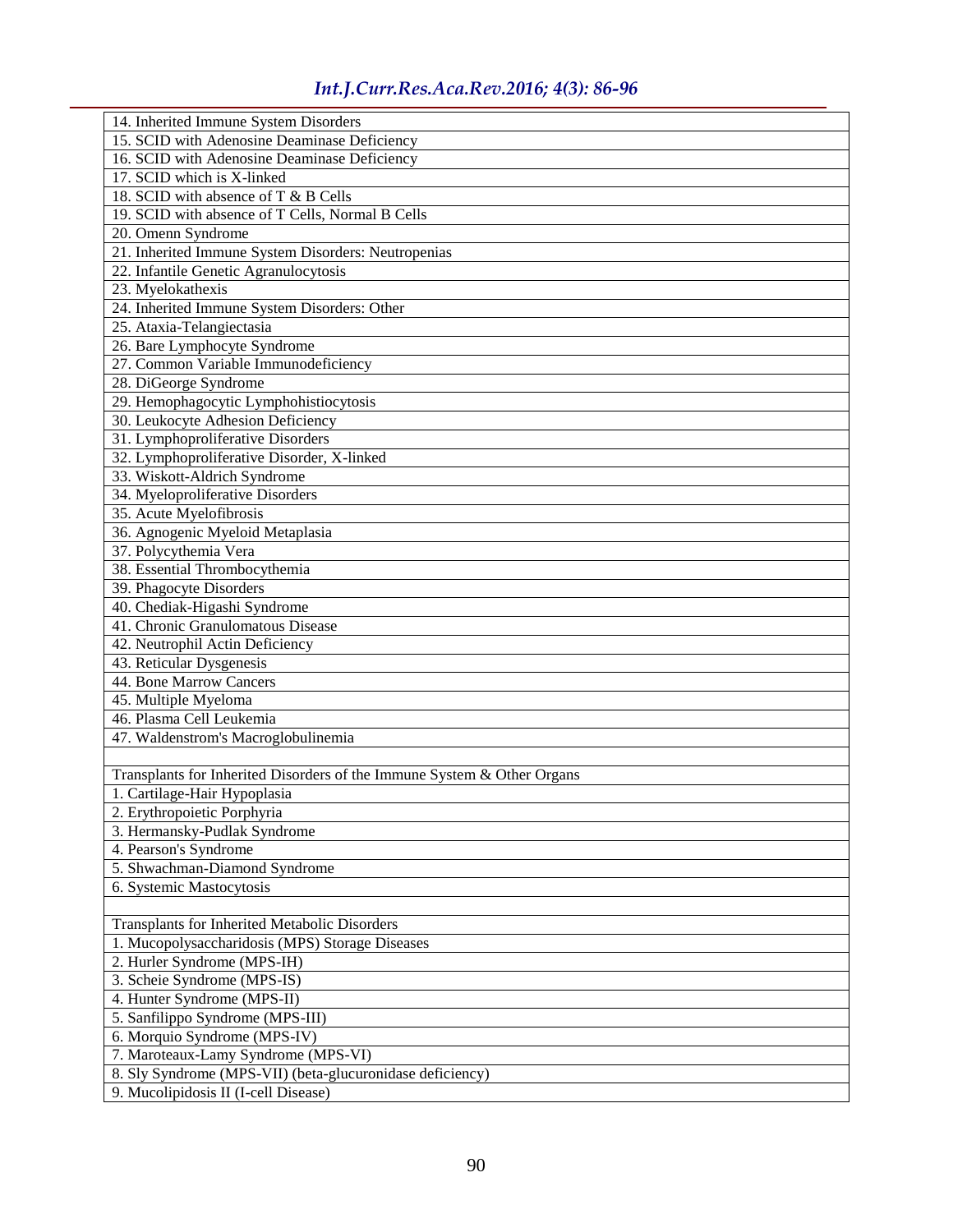| 10. Leukodystrophy Disorders                                                   |
|--------------------------------------------------------------------------------|
| 11. Adrenoleukodystrophy (ALD)                                                 |
| 12. Krabbe Disease(Globoid Cell Leukodystrophy)                                |
| 13. Metachromatic Leukodystrophy                                               |
| 14. Pelizaeus-Merzbacher Disease                                               |
| 15. Lysosomal Storage Diseases                                                 |
| 16. Niemann-Pick Disease                                                       |
| 17. Sandhoff Disease                                                           |
| 18. Wolman Disease                                                             |
| 19. Other Inherited Metabolic Disorders                                        |
| 20. Lesch-Nyhan Syndrome                                                       |
| 21. Osteopetrosis                                                              |
|                                                                                |
|                                                                                |
| Solid tumors not originating in the blood or immune system<br>1. Neuroblastoma |
|                                                                                |
| 2. Medulloblastoma                                                             |
| 3. Retinoblastoma                                                              |
|                                                                                |
| Neurologic Disorders                                                           |
| 1. Autism                                                                      |
| 2. Cerebral Palsy                                                              |
| 3. Hearing Loss                                                                |
| 4. Hypoxic Ischemic Encephalopathy                                             |
| 5. Spinal Cord Injury                                                          |
|                                                                                |
| <b>Autoimmune Disorders</b>                                                    |
| 1. Amyotrophic Lateral Sclerosis                                               |
| 2. Crohn's Disease                                                             |
| 3. Diabetes, Type 1                                                            |
| 4. Graft-versus-Host Disease                                                   |
| 5. Kidney plus stem cell transplant                                            |
| 6. Lupus                                                                       |
| 7. Multiple Sclerosis                                                          |
| 8. Rheumatoid Arthritis                                                        |
| 9. Scleroderma                                                                 |
|                                                                                |
| Cardiovascular Disorders                                                       |
| 1. Congenital Defects                                                          |
| 2. Support for Misc. Open Cardiac Surgery                                      |
| 3. Hypoplastic Left Heart Syndrome (HLHS)                                      |
| 4. Grow Vascular Graft                                                         |
| 5. Ischemia                                                                    |
| 6. Critical Limb Ischemia                                                      |
| 7. Compartment Syndrome (Battlefield Trauma)                                   |
| 8. Ischemic Stroke                                                             |
| 9. Ischemic Heart Disease                                                      |
| 10. Cardiac Repair                                                             |
| 11. Myocardial Infarction                                                      |
| 12. Cardiomyopathy                                                             |
|                                                                                |
| Gene Therapy for Inherited Disorders1. Adrenoleukodystrophy                    |
| 2. Chronic Granulomatous Disease (X-linked)                                    |
| 3. Fanconi Anemia                                                              |
|                                                                                |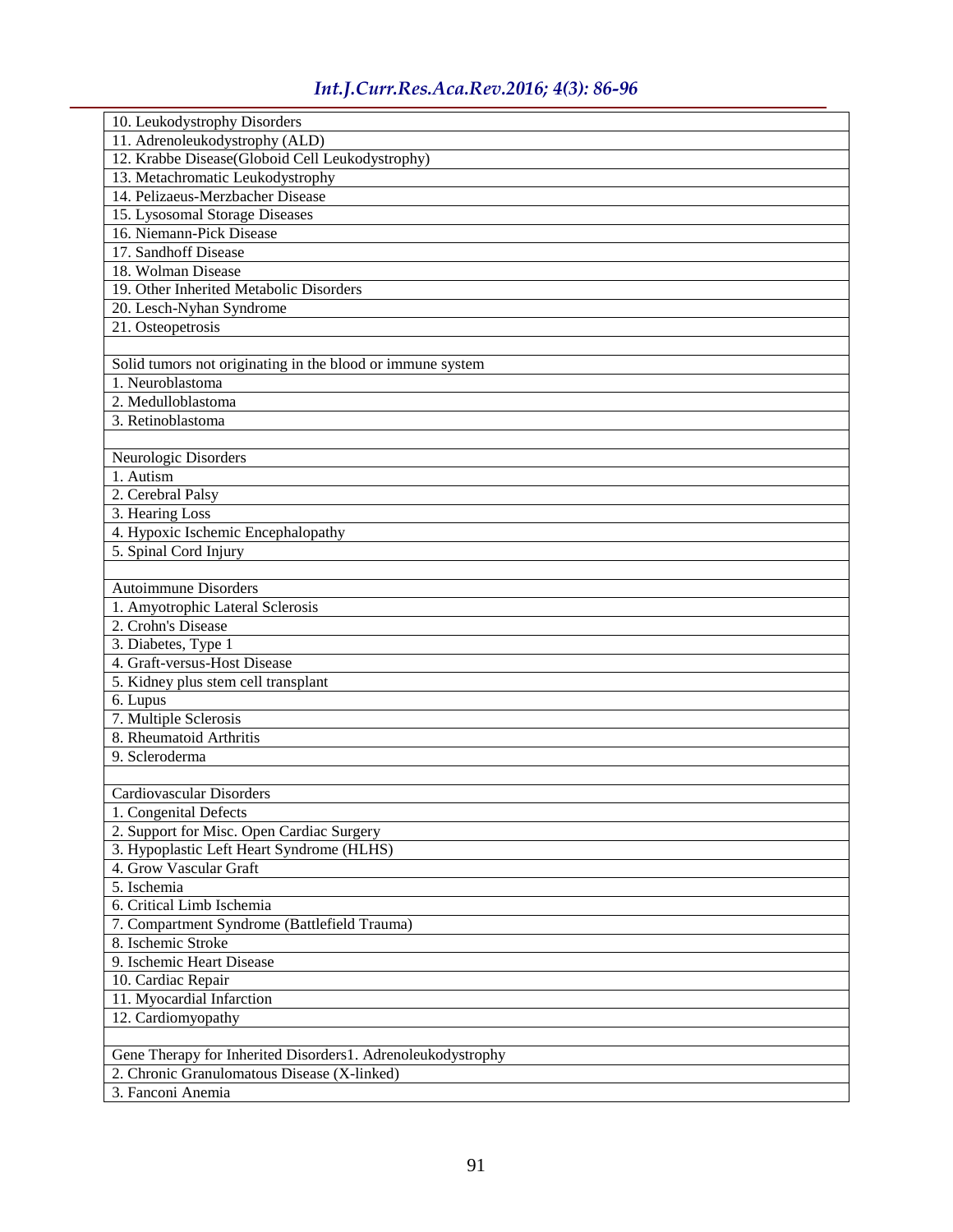| 4. HIV                                                                                                   |
|----------------------------------------------------------------------------------------------------------|
| 5. Metachromatic Leukodystrophy                                                                          |
| 6. Severe Combined Immunodeficiency                                                                      |
| 7. Sickle Cell                                                                                           |
| $8.$ Thalassemia                                                                                         |
| 9. Wiskott-Aldrich Syndrome                                                                              |
|                                                                                                          |
| Orthopadaeic disorders                                                                                   |
| 1. Alveolar Cleft Palate Repair                                                                          |
| 2. Knee Cartilage Repair                                                                                 |
|                                                                                                          |
| Miscellaneous                                                                                            |
| 1. Bronchopulmonary Dysplasia (BPD)                                                                      |
| 2. Epidermolysis Bullosa                                                                                 |
| 3. HIV aka "AIDS"                                                                                        |
| 4. Lysosomal Storage Diseases                                                                            |
|                                                                                                          |
| Source: Parents guide to cord blood                                                                      |
| Treatments using cord tissue stem cells                                                                  |
| Over 30 clinical trials around the world are researching the capability of these stem cells in treating: |
| 1. Stroke                                                                                                |
| 2. Spinal cord injury                                                                                    |
| 3. Liver disease                                                                                         |
| 4. Diabetes                                                                                              |
| 5. Cartilage injury                                                                                      |

#### **Fig.1** Sources of Haematopoietic Stem Cells



#### **The Stem Cell Database**

IhorLemishka and colleagues at Princeton University and the Computational Biology and Informatics Laboratory at the University of Pennsylvania have collaborated to record all the findings about hematopoietic stem

cells (HSC) genes and markers in the Stem Cell Database.

These collaborators have diligently prepared the database five years ago, its goal being listing and annotating all the genes that are differentially expressed in mouse liver HSCs from different blood sources, and a related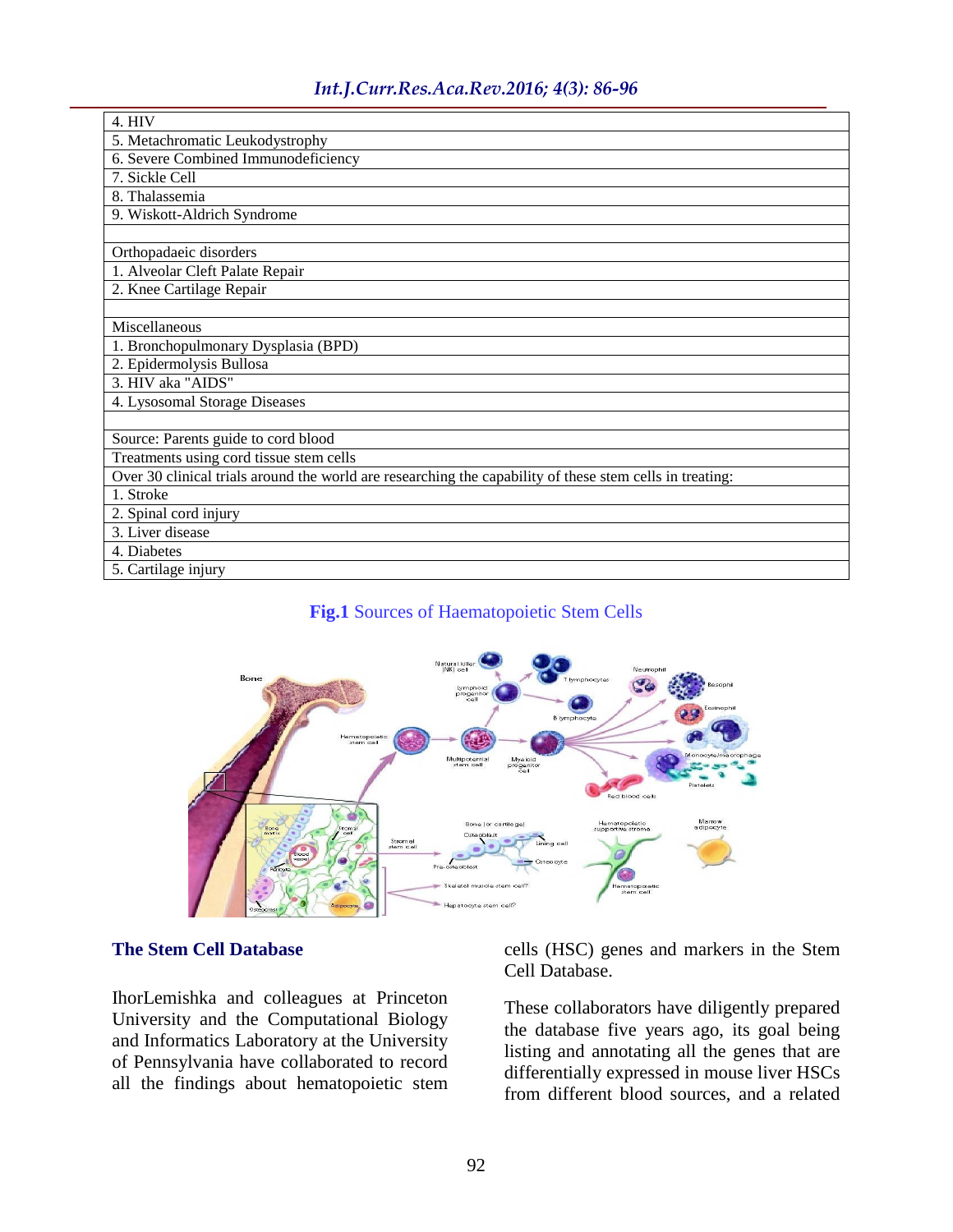database, constructed in collaboration with Kateri A. Moore - also at Princeton University. Based on this data bank it will be possible to document all genes active in stromal cells, which provide the microenvironment in which stem cells are maintained. The combined power of the two databases, along with new tools and methods for studying molecular biology, will help researchers put together a complete portrait of the hematopoietic stem cell and how it works. Further, these databases will continue to grow and take advantage of other efforts, such as those to complete the gene sequences of mammals. So as to take gainful advantage of these data banks, they are proposed to be publicly available to researchers around the world to carry forward further researches to fill the existing void in the research already done till now.

#### **The National Marrow Donor Program**

Launched in 1987, the National Marrow Donor Program (NMDP) was created to connect patients who need blood-forming stem cells or bone marrow with potential nonrelated donors. Ironically, about 70 percent of patients who need a life-saving HSC transplant cannot find a match in their own family.

The NMDP is made up of an international network of centres and banks that collect cord blood, bone marrow, and peripherally harvested stem cells and that recruit potential donors. As of February 28, 2001, NMDP listed 4,291,434 potential donors. Since its start, the Minneapolis-based group has facilitated almost 12,000 transplants-75 percent of them for leukemia. As per the recent data, the total no of more than 1 million blood stem cell transplants has been made upto 11.3.2015 in USA. In India too, although successful stem cell transplants are being made, the data for exact number of transplants made is not available.

# **Barriers to the Development of New and Improved Treatments Using Hematopoietic Stem Cells**

Notwithstanding the advances made till now in stem cell research, there are many barriers in the development of new and improvised treatment methods and skills using HSCs. They are mentioned below:

Boosting the Numbers of Hematopoietic Stem Cells

Outfoxing the Immune System in Host, Graft, and Pathogen Attacks

Understanding the Differentiating Environment and Developmental Plasticity

# **Research 30 November, 2015**

The growth factor independence-1( [GFI1\)](http://www.nature.com/ncb/journal/vaop/ncurrent/full/ncb3276.html) [proteins orchestrate the emergence of](http://www.nature.com/ncb/journal/vaop/ncurrent/full/ncb3276.html)  [haematopoietic stem cells through](http://www.nature.com/ncb/journal/vaop/ncurrent/full/ncb3276.html)  [recruitment of Lysine specific demethylase-](http://www.nature.com/ncb/journal/vaop/ncurrent/full/ncb3276.html)1 [\(LSD1\)](http://www.nature.com/ncb/journal/vaop/ncurrent/full/ncb3276.html)

# **Research | 16 November 2015**

[A perisinusoidal niche for extramedullary](http://www.nature.com/nature/journal/v527/n7579/full/nature15530.html)  [haematopoiesis in the spleen](http://www.nature.com/nature/journal/v527/n7579/full/nature15530.html)

Haematopoietic stem cells normally reside in a bone marrow niche but they are recruited to the spleen after physiological stresses; here, endothelial cells and stromal cells around sinusoidal blood vessels of the spleen are shown to secrete key niche factors to support this process

# **Reviews | 07 December 2015**

[Childhood to adult transition and long-term](http://www.nature.com/bmt/journal/vaop/ncurrent/full/bmt2015228a.html)  [follow-up after blood and marrow](http://www.nature.com/bmt/journal/vaop/ncurrent/full/bmt2015228a.html)  [transplantation](http://www.nature.com/bmt/journal/vaop/ncurrent/full/bmt2015228a.html)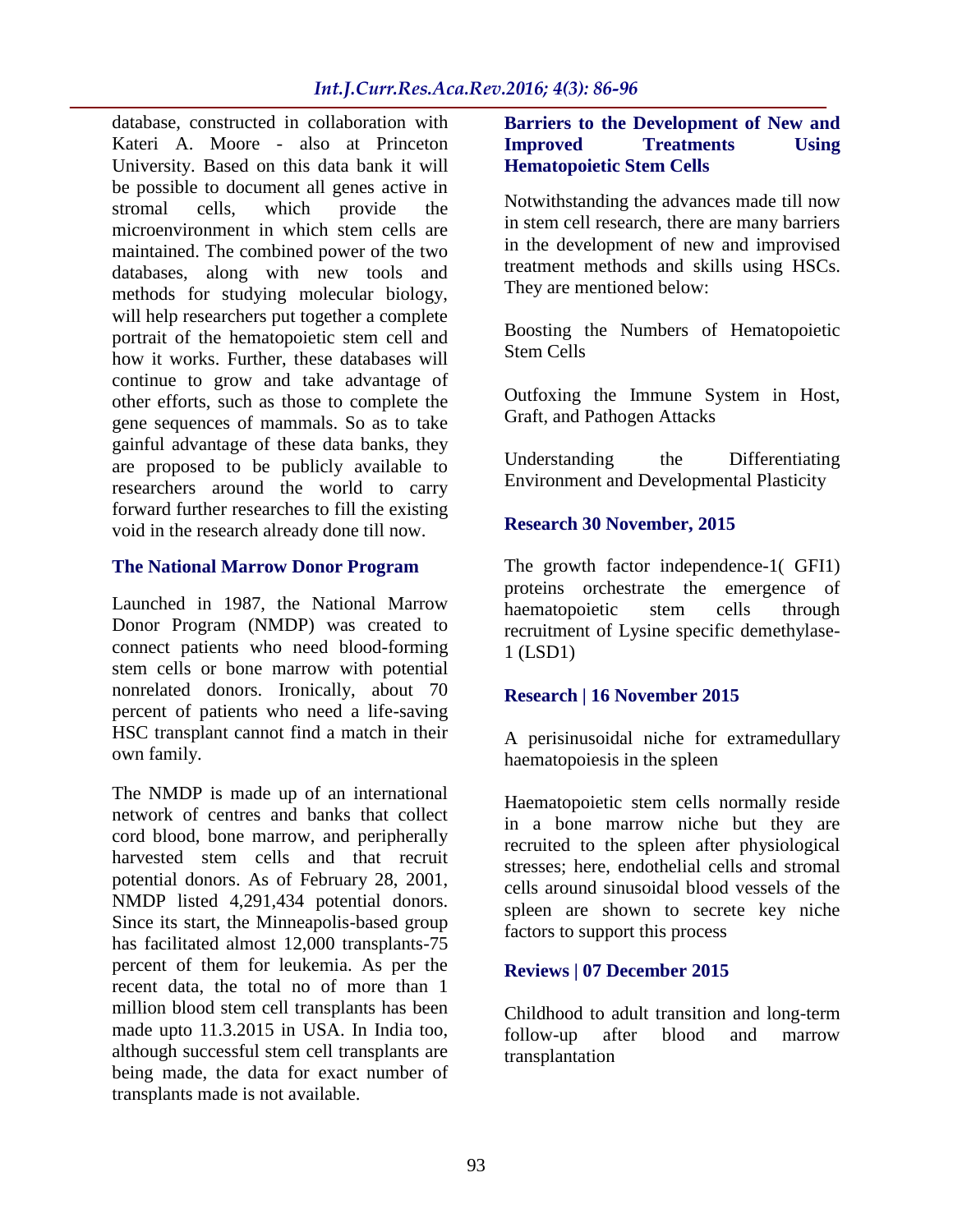#### **Research | 02 December 2015** |

[Amelioration of murine sickle cell disease](http://www.nature.com/articles/mtm201545)  [by nonablative conditioning and γ-globin](http://www.nature.com/articles/mtm201545)  [gene-corrected bone marrow cells](http://www.nature.com/articles/mtm201545)

#### **Conclusion**

Grounded in half a century of research, the study of hematopoietic stem cells is one of the most exciting and rapidly advancing disciplines in biomedicine today. Breakthrough discoveries in both the laboratory and clinic have sharply expanded the use and supply of life-saving stem cells. Yet; even more promising applications are on the horizon and scientist's current inability to grow HSCs outside the body could delay or thwart progress with these new therapies.

New treatments include graft-versus-tumors therapy for currently incurable cancers, autologous transplants for autoimmune diseases, and gene therapy and tissue repair for a host to other problems. The techniques, cells, and knowledge that researchers have now are found to be inadequate to realize the full promise of HSC-based therapy.

Thus, in conclusion, some key issues for tapping the potential of hematopoietic stem cells will be finding ways to safely and efficiently expand the numbers of transplantable human HSCs *in vitro or in vivo.* Moreover*, i*t will also be important to gain a better understanding of the fundamentals of how immune cells work in fighting infections, in causing transplant rejection, and in graft-versus-host disease as well as master the basics of HSC differentiation. Concomitant advances in the gene therapy techniques and the understanding of cellular plasticity are also likely to make HSCs one of the most powerful tools for healing.

#### **References**

- 1. Alison, M.R., *et al.* 2000. Hepatocytes from non-hepatic adult stem cells. *Nature*, 406: 257.
- 2. Audet, J., *et al.* 2001. Distinct role of gp130 activation in promoting selfrenewal divisions by mitogenically stimulated murine hematopoietic stem cells. *Proc. Natl. Acad. Sci. U.S.A.*, 98: 1757–1762.
- 3. Baum, C.M., *et al.* 1992. Isolation of a candidate human hematopoietic stem cell population. *Proc. Natl. Acad. Sci. U.S.A.,* 89: 2804–2808.
- 4. Bertrand, J.Y., *et al*. 2010. Haematopoietic stem cells derive directly from aortic endothelium during development. *Nature,* 464: 108–111.
- 5. Bittner, R.E., *et al*. 1999. Recruitment of bone-marrow-derived cells by skeletal and cardiac muscle in adult dystrophic mdx mice. *Anat. Embryol. (Berl).,* 199: 391–396.
- 6. Boisset, J.C., *et al*. 2010. *In vivo* imaging of haematopoietic cells emerging from the mouse aortic endothelium. *Nature*, 464: 116–120.
- 7. Boisset, J.C., *et al*. 2015. Progressive maturation toward hematopoietic stem cells in the mouse embryo aorta. *Blood*, 125: 465–469.
- 8. Chen, J., *et al*. 1999. Development and ageing of primitive hematopoietic stem cells in BALB/cBy mice. *Exp. Hematol.,* 27: 928–935.
- 9. Childs, R., *et al*. 2000. Regression of metastatic renal-cell carcinoma after nonmyeloablative allogeneic peripheral-blood stem-cell transplantation. *N. Engl. J. Med.,* 343: 750–758.
- 10. Costa, G., *et al*. 2012. Origin of blood cells and HSC production in the embryo. *Trends Immunol.*, 33: 215– 223.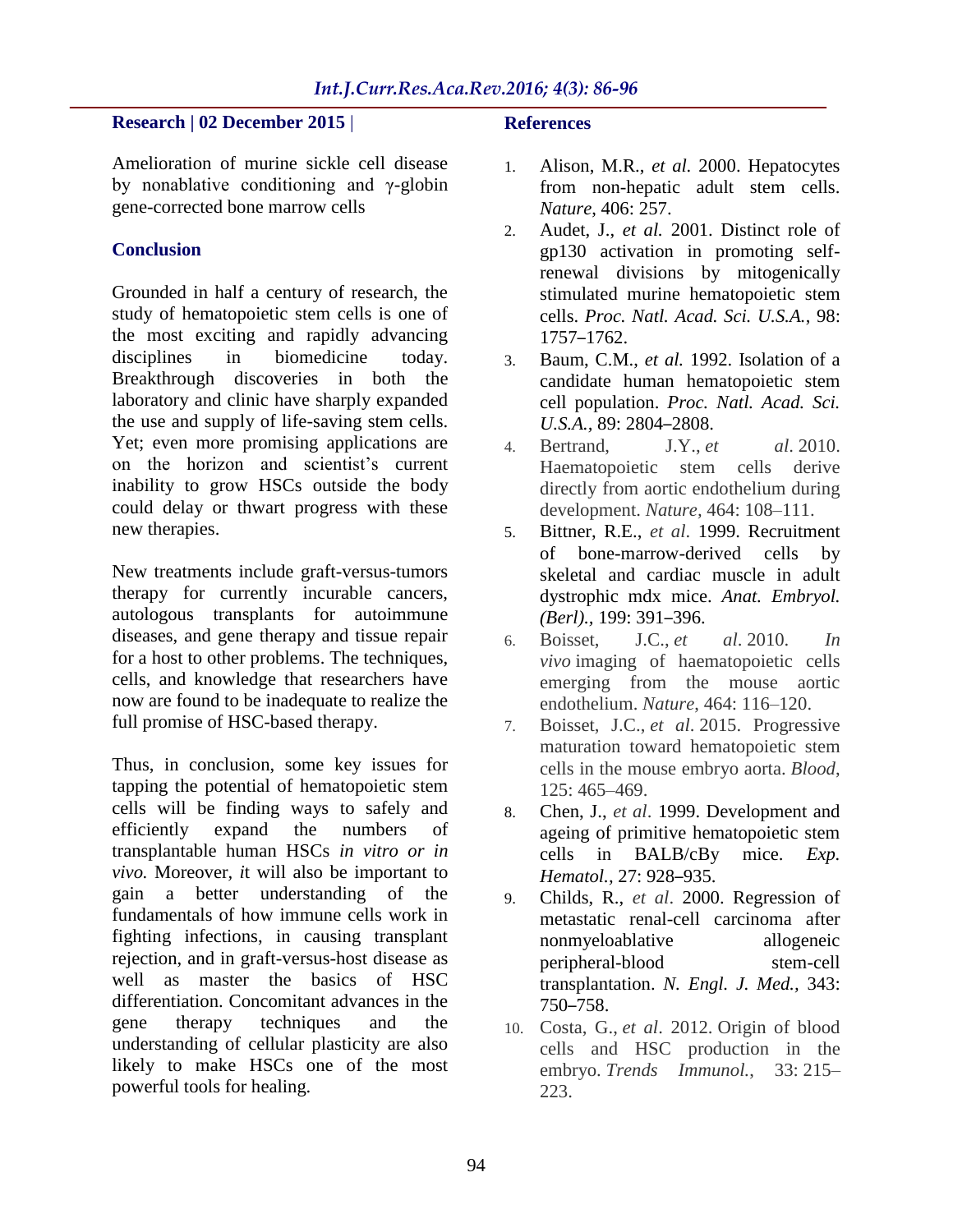- 11. Cutler, C., Antin, J.H. 2001. Peripheral blood stem cells for allogeneic transplantation: a review. *Stem Cells,* 19: 108–117.
- 12. Doetschman, T., *et al*. 1985. The *in vitro* development of blastocyst-derived embryonic stem cell lines: formation of visceral yolk sac, blood islands and myocardium. *J. Embryol. Exp. Morph.,* 87: 27–45.
- 13. Domen, J., Weissman, I.L. 2000. Hematopoietic stem cells need two signals to prevent apoptosis; BCL-2 can provide one of these, Kitl/c-Kit signaling the other. *J. Exp. Med.,* 192: 1707–1718.
- 14. Dzierak, E. 1999. Embryonic beginnings of definitive hematopoietic stem cells. *Ann. N. Y. Acad. Sci.,* 872: 256–262.
- 15. Dzierzak, E., *et al*. 1998. Qualitative and quantitative aspects of hematopoietic cell development in the mammalian embryo. *Immunol. Today,* 19: 228–236.
- 16. Eilken, H.M., *et al*. 2009. Continuous single-cell imaging of blood generation from haemogenic endothelium. *Nature*, 457: 896–900.
- 17. Ema, H., *et al*. 2000. *In vitro* selfrenewal division of hematopoietic stem cells. *J. Exp. Med.,* 192: 1281–1288.
- 18. Frame, J.M., *et al*. 2015. Definitive hematopoiesis in the yolk sac emerges from Wnt-responsive hemogenic endothelium independently of circulation and arterial identity. *Stem Cells,* doi: 10.1002/stem.: 2213.
- 19. Frame, J.M., *et al*. 2013. Erythromyeloid progenitors: 'definitive' hematopoiesis in the conceptus prior to the emergence of hematopoietic stem cells. *Blood Cells Mol. Dis.*, 51: 220– 225.
- 20. Gallacher, L., *et al*. 2000. Identification of novel circulating human emnryonic

blood stem cells. *Blood,* 96: 1740– 1747.

- 21. Glimm, H., *et al*. 2000. Human Hematopoietic stem cells stimulated to proliferate *in vitro* lose engraftment potential during their S/G(2)/M transit and do not reenter G(0). *Blood,* 96: 4185–4193.
- 22. Gothot, A., *et al*. 1998. Cell cyclerelated changes in repopulating capacity of human mobilized peripheral blood  $CD34^+$ cells in non-obese diabetic/severe combined immunedeficient mice. *Blood,* 92: 2641–2649.
- 23. Hole, N. 1999. Embryonic stem cellderived haematopoiesis. *Cells Tissues Organs,* 165: 181–189.
- 24. Jaffredo, T. *et al*. 1998. Intraaortic hemopoietic cells are derived from endothelial cells during ontogeny. *Development*, 125: 4575– 4583.
- 25. Kaufman, D.S. *et al*. 1999. Directed differentiation of human embryonic stem cells into hematopoietic colony forming cells. *Blood,* 94(Supplement part 1): 34a.
- 26. Lancrin, C. *et al*. 2012. GFI1 and GFI1B control the loss of endothelial identity of hemogenic endothelium during hematopoietic commitment. *Blood*, 120: 314–322.
- 27. Lancrin, C. *et al*. 2009. The haemangioblast generates haematopoietic cells through a haemogenic endothelium stage. *Nature*, 457: 892–895.
- 28. Lie-A-Ling, M. *et al*. 2014. RUNX1 positively regulates a cell adhesion and migration program in murine hemogenic endothelium prior to blood emergence. *Blood*, 124: e11–e20.
- 29. McGrath, K.E. *et al*. 2015. Distinct sources of hematopoietic progenitors emerge before HSCs and provide functional blood cells in the